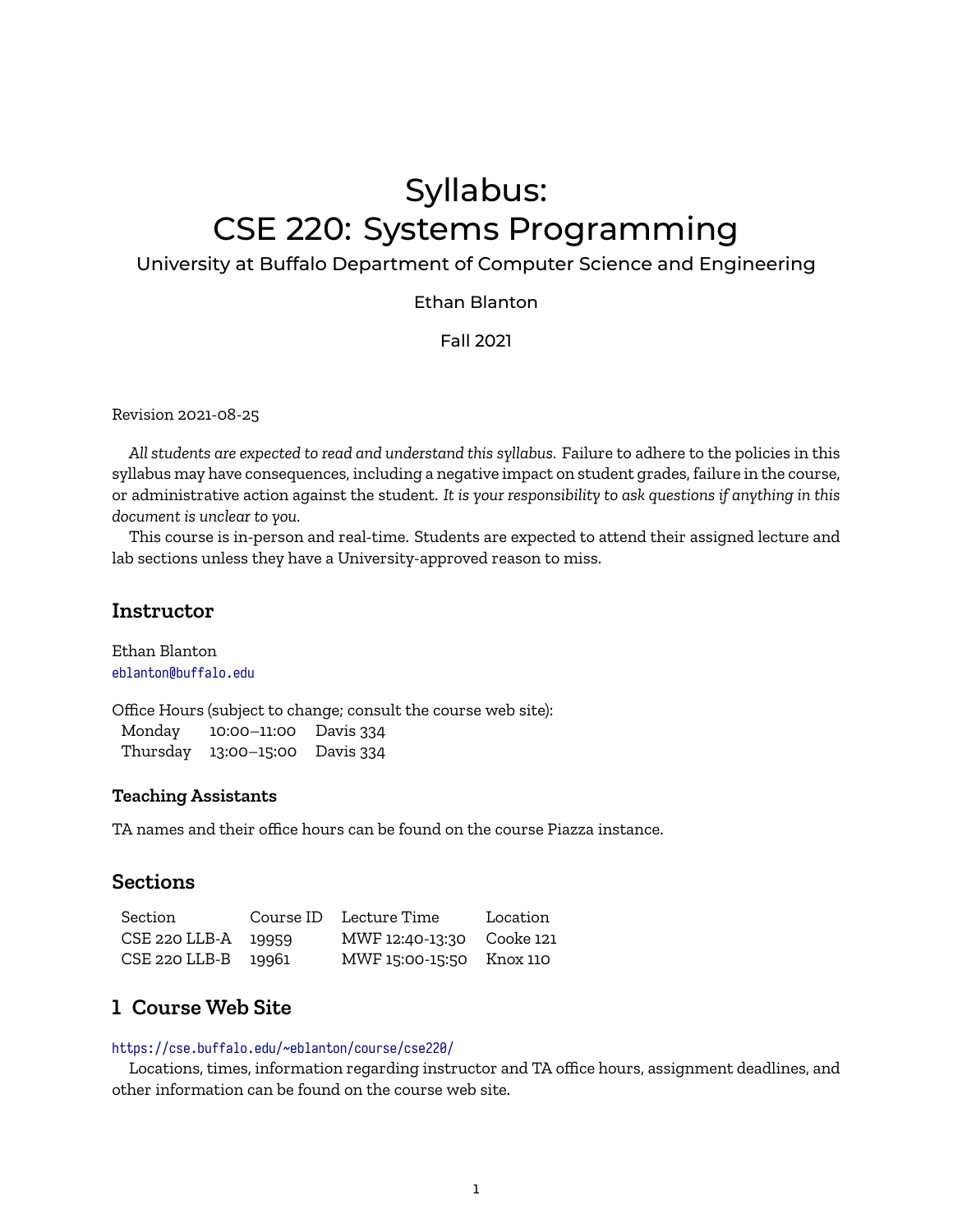# **2 Lectures and Labs**

Lectures will be delivered on campus in their assigned locations. Students are expected to attend their assigned lecture unless they have a University-approved reason to miss. Attendance will not be regularly taken, but may be taken at any time at the instructor's discretion. Lecture recordings will be provided after the fact for review, or for asynchronous viewing in the event that a student must miss lecture for a University-approved absence.

Labs are at various times, as specified on HUB; every student is registered for particular a lab section, and *must attend their registered lab section* unless prior arrangements have been made with the instructor. Lecture and lab times are not scheduled by the course instructor and may be changed by the University for various reasons. Check HUB for the most recent information.

## **3 Course Description**

CSE 220 is a 4 credit course.

This course is an introductory course on computer systems. It introduces computer systems from a programmer's perspective, rather than a system implementer's perspective, which prepares students for more advanced topics that discuss the internals of a computer system (e.g., operating systems or computer architecture). As a result, the focus of the course is teaching programmable interfaces of a computer system as well as how to use them correctly and effectively when writing a program. The topics mainly include hardware/software interfaces (e.g., data representation in memory) and OS/application interfaces (e.g., syscalls). In discussing these topics, the course gives an overview of a complete computer system, the hardware, operating system, compiler, and network, in order to guide students through various components that modern programs rely on to accomplish their intended purposes.

# **4 Course Materials**

There are two required texts for this course. Students are expected to have immediate access to both of these texts throughout the semester.

| Title                                                           | Authors                                 | <b>ISBN</b> |
|-----------------------------------------------------------------|-----------------------------------------|-------------|
| Computer Systems: A Programmer's Perspective<br>(Third Edition) | Bryant and O'Hallaron 978-0-13-409266-9 |             |
| The C Programming Language<br>(Second Edition)                  | Kernighan and Ritchie 978-0-13-110362-7 |             |

Lecture slides will be provided electronically throughout the course of the semester.

Various readings from external sources may be assigned, in which case they will be provided or available through University resources (*e.g.*, the library or periodical subscriptions).

References to materials not required or assigned may be made, and students are encouraged to follow up on these references, but this will not be required for successful completion of the course.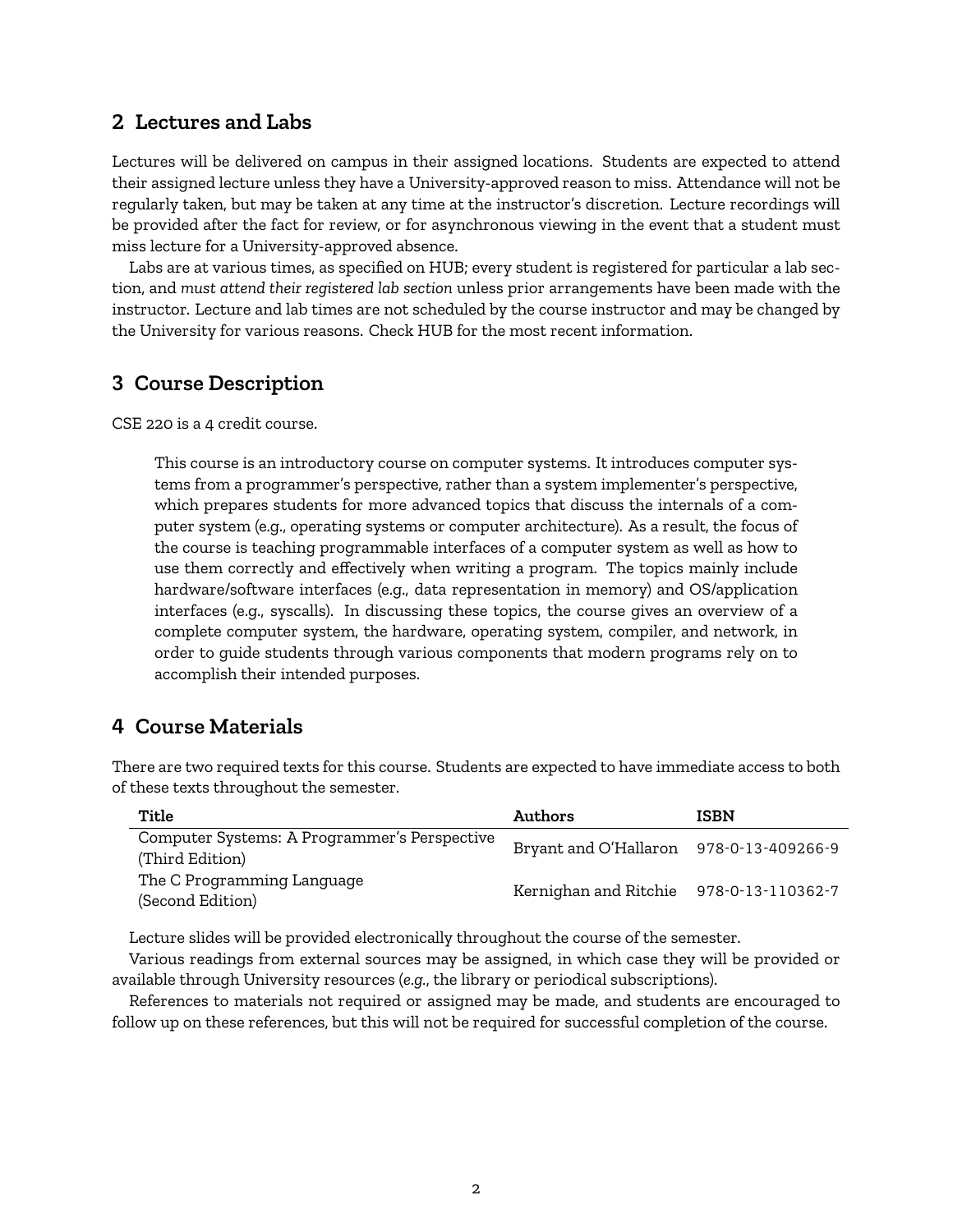# **5 Communication**

All electronic communication from students to course staff regarding this course must occur in one of two ways:

- Messages on the course Piazza instance, or
- Email using your *official UB email account*.

For topics of a sensitive nature, please email the course instructor directly from your Universitysupplied email address. Emails from non-University addresses will be disregarded due to privacy concerns and FERPA regulation. For all other contacts, please do **NOT** email the course instructor directly; instead, make a private or public post to Piazza, as appropriate. Private posts of non-sensitive nature should be sent to *all course staff*. This will ensure the most timely possible response. For matters regarding a specific lab section, contact the lab assistants first, as they may be able to help resolve your issue without involving the rest of the course staff.

Students are expected to monitor the course Piazza instance and UBlearns classroom on a daily basis, checking it on every day that the University is open, as important course announcements will be posted to Piazza. Schedule changes, lab and assignment handouts, homeworks, required readings, and other materials may be posted to Piazza, and it is the student's responsibility to keep track of these things. Failure to read Piazza messages will not be accepted as an excuse for missed projects, labs, exams, or other course requirements.

Students will be added to the Piazza instance by the course instructor. If you are not, please contact the instructor by email to rectify this.

# **6 Prerequisites**

• CSE 116. SEAS approved or Intended Majors, CS Minors.

Students are expected to have a firm understanding of the material from CSE 116 at the University at Buffalo and its prerequisites.

# **7 Course Requirements**

The following items are required of every student, and failure to complete them may affect student grades as described in Section [9,](#page-7-0) *Grading Policy*, below.

#### **7.1 General**

Students must attend every lecture. Lecture quizzes will be given to evaluate progress in understanding lectures, but completing the quizzes without thoroughly understanding the lecture material and assigned readings will not be sufficient to ensure success on projects and exams.

Videos containing course content will be released for every lab session. Students must watch these videos and take an associated quiz. Lab section attendance is required, and students must show up for their assigned lab section unless prior arrangements have been made. Students are expected to work on the assigned lab during their assigned lab section, and the intention is that most students will complete their lab assignments during the lab section.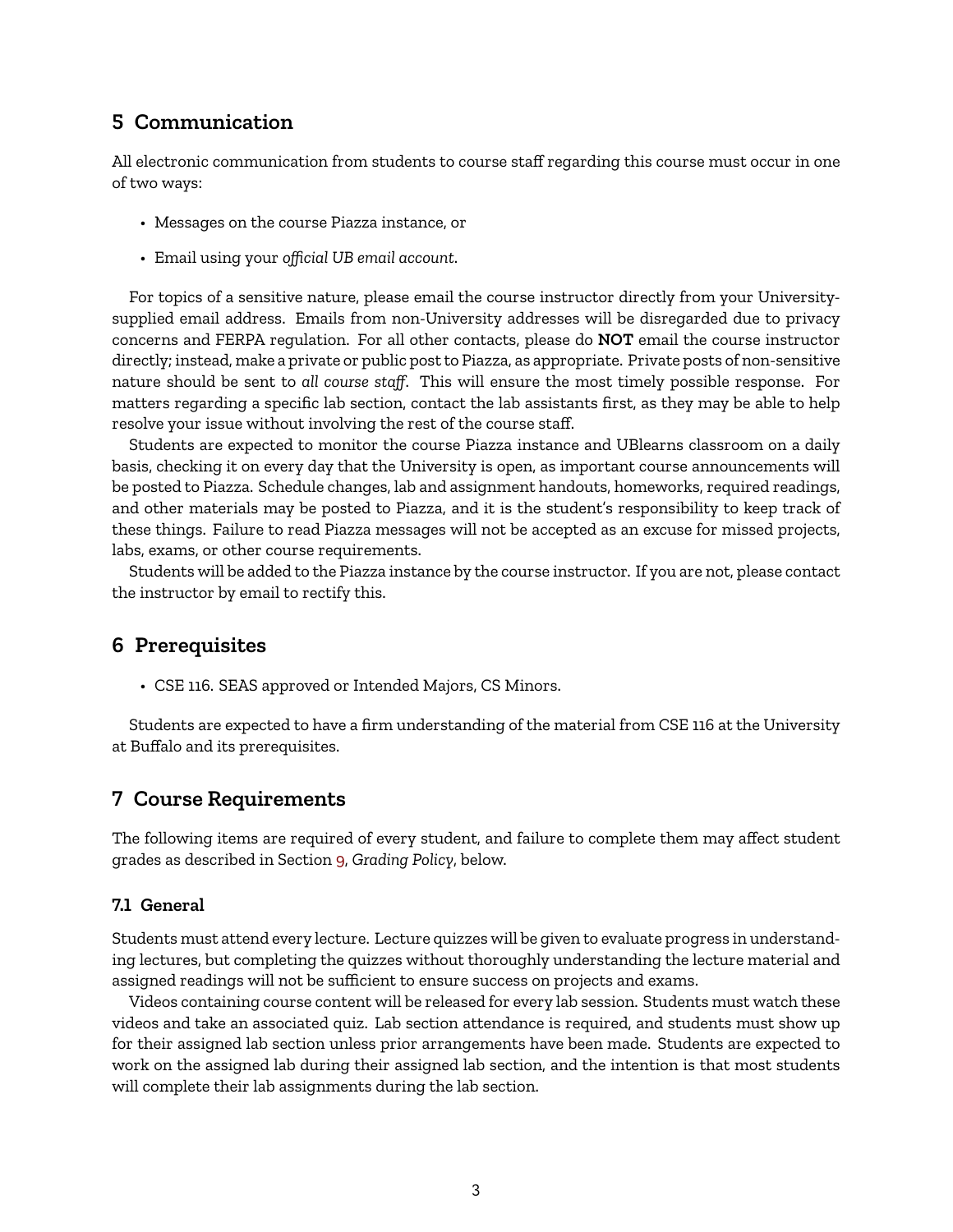It will be assumed that students are familiar with all material presented in class, and any material presented in lecture or lab may appear on any test, quiz, homework assignment, or other evaluation. *Attendance and attention to lecture and lab materials are critical to success in this course.*

A quiz evaluating students' understanding of the University and Department academic integrity policies must be completed by all students, and all students must achieve 100% accuracy on this quiz.

#### **7.2 Assignments**

Several programming assignments will be required of all students. Programming assignments are intended to improve student understanding of the course material as well as demonstrate student mastery of certain core concepts.

Lab activities will be provided weekly, which may range from small programming assignments to written activities to group discussions and beyond. Students are expected to participate fully in lab and will be evaluated accordingly. Course staff will be available in labs to assist students, guide tasks, and present additional course material.

Programming assignments and lab activities, unless otherwise explicitly specified, are *individual activities*, and collaboration between students to complete any such assignment is a violation of the course academic integrity policy.

Written homework may be assigned, and students are expected to complete any such assignments in a timely fashion, although they will not be graded. These written assignments are intended to allow students to self-evaluate their level of preparedness and mastery of the course material, and students are encouraged to seek assistance from the instructor, teaching assistants, or each other in understanding and completing written assignments.

Readings will be assigned regularly, and students are expected to complete these readings in a timely fashion (no later than one week after they are assigned). Readings are selected to improve student understanding of the course material and/or present auxiliary material that the instructor believes is relevant and important. Material from readings may appear directly or indirectly in assignments, on quizzes, or on exams.

#### **7.3 Tests and Quizzes**

Quizzes may be introduced at any time by the instructor, covering any material previously covered in lectures, readings, or written homework assignments. These quizzes may or may not be announced in advance. (In particular, "pop quizzes" may be utilized to evaluate student attendance, engagement, and present understanding of course material.) There will be quizzes for each major lecture module and each lab activity.

There will be one midterm and one final exam. The midterm exam will cover all material presented in the course to date, including: lectures, labs, programming assignments, written homework assignments, and assigned readings. The (cumulative) final exam will cover all material covered in the course for the duration of the semester, including: lectures, labs, programming assignments, written homework assignments, and assigned readings.

#### **7.4 Submission Policy**

Programming assignments will be assigned with a deadline. All assignments are to be submitted by this deadline. In the event of any ambiguity in the deadline, times are assumed to be in the *current local time zone of the University*. Penalties for missing this deadline are as follows.

• Projects submitted before the deadline will incur no penalty.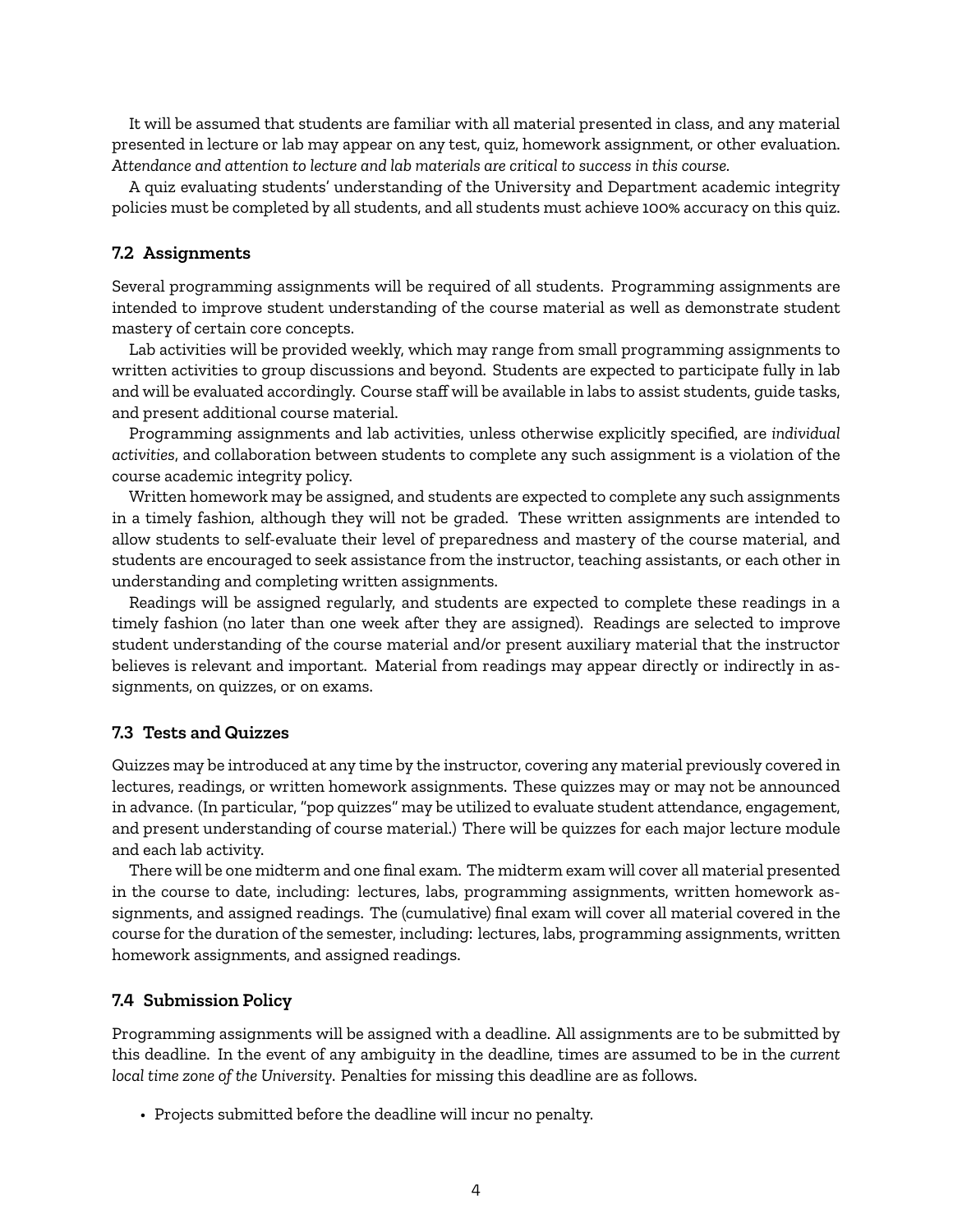- Projects submitted after the deadline, but within 24 hours of the deadline (excluding Saturday, Sunday, and University holidays) will incur a 20% penalty.
- Projects submitted more than 24 hours after the deadline as described above will not be accepted and will receive no credit.

Neither the instructor nor the teaching assistants will provide assistance for programming assignments after the assigned deadline.

Lab activities other than Lab 01 are due on the Monday following their assignment at 23:59. Lab 01 is due at 23:59 on the second Friday of classes (due to add/drop). No late submissions for lab activities will be accepted.

## <span id="page-4-0"></span>**7.5 Programming Assignment Re-grading Policy**

If you believe that a programming assignment has been graded incorrectly, you may submit it for re-grading. A request for a re-grade must be submitted within one calendar week of receiving the grade for a project, and must include:

- The original score achieved on the assignment
- A description of the specific error in grading that is being contested
- Relevant code demonstrating the submitted code's correctness or the grading script's incorrectness, if available

Re-grading of programming assignments is intended *only* to address errors in grading. No grades will be improved for any other reason, although they may be reduced; in particular, note that *your grade on any part of the assignment, not just the portion being re-graded, may be reduced* if re-grading discovers additional errors. This includes automated evaluations that passed because they did not trigger bugs that were discovered in manual evaluation for the re-grade, or bugs that show up only intermittently that happen to be encountered on the re-grade.

## <span id="page-4-1"></span>**7.6 Exam and Quiz Re-grading Policy**

If you believe that an exam or quiz has been graded incorrectly, you may submit it for re-grading. A request for a re-grade must be submitted within *one calendar week* of the exam or quiz being returned to you, must be submitted in writing (email is acceptable) to the instructor, and must include:

- The original, unmodified, exam or quiz answer
- A clear statement of the error

Re-grading of exams and quizzes is intended *only* to address errors in grading. No grades will be improved for any other reason, although they may be reduced if *errors are found in any portion of the assignment, not just the portion being re-graded.* Using re-grading as a bargaining tool to increase your score is likely to result in a lower grade, as the exam will be scrutinized in detail for errors that may have been missed the first time.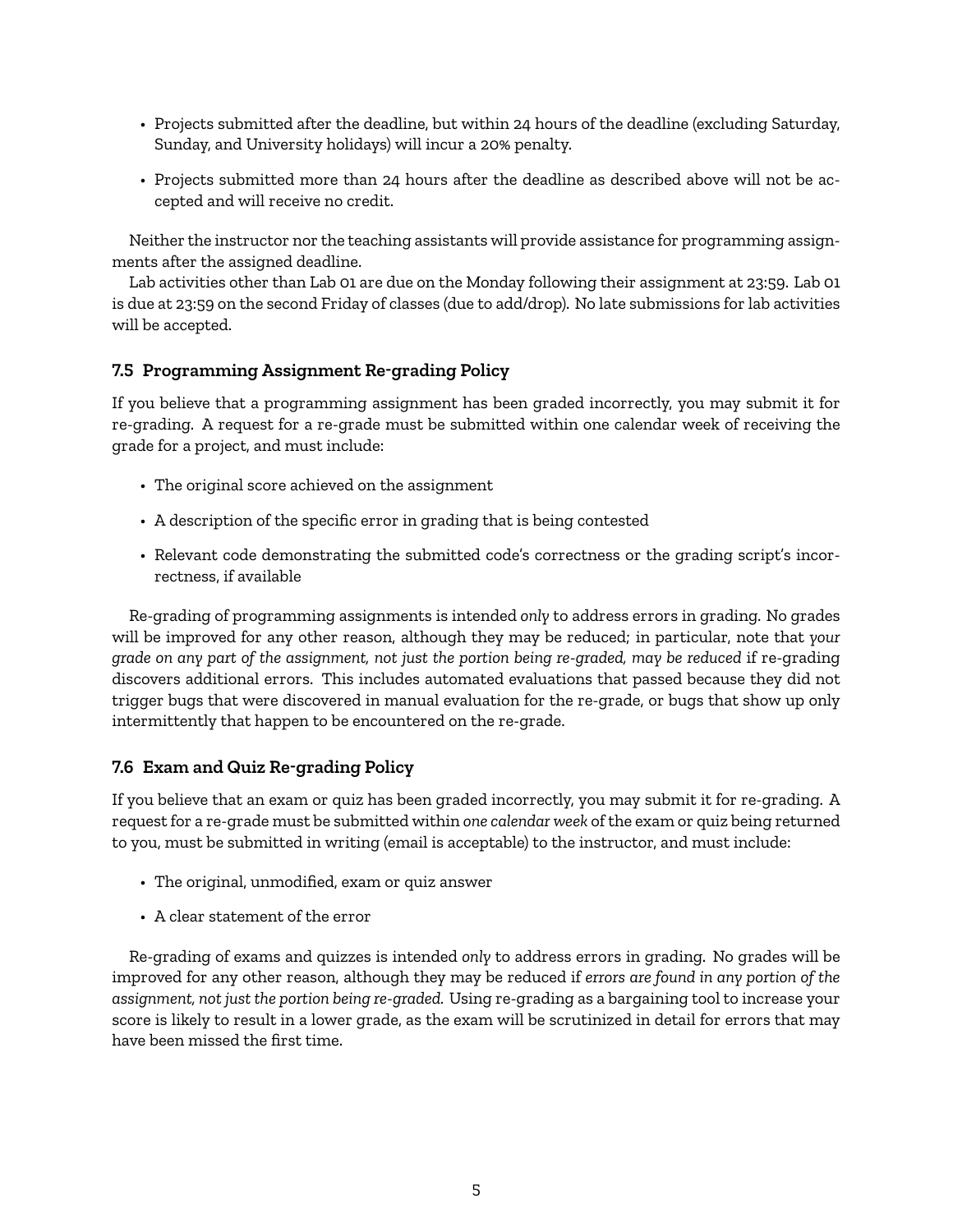### **7.7 Make-up Policy**

No deadline extensions or make-up work will be permitted except for approved University absences. Please see [the University attendance policy](https://catalog.buffalo.edu/policies/attendance.html) for more information.

No make-up exams will be given whatsoever except for **documented extreme circumstances**. *24 hours of advance notice via e-mail must be provided if at all possible* before missing an exam session. If advance notice is not possible, documentation supporting this must be provided. Absence from an exam session due to illness **must** be supported by a note from a physician specifying that the student was too ill and/or contagious to attend on the exam date.

*You are responsible for remembering and attending exam sessions.* Please use extra assistance to remind yourself if necessary.

#### **7.8 Contingencies related to COVID-19**

There is a non-trivial chance that University operations will be disrupted in some way during this semester due to the ongoing spread of COVID-19. In the event that the execution of this course is disrupted, course staff will endeavor to provide continuity as best as possible. Unless circumstances otherwise dictate, lectures will move to online, live broadcast via a service such as YouTube Live, labs and office hours will move to a service such as Zoom, and the established course schedule will be maintained as far as is practical. A new syllabus will be issued only if required by the University, or if there are significant changes to the course material or grading policy.

If a student is required to miss class for COVID-related reasons that could not have been reasonably foreseen (*e.g.*, quarantine due to inadvertent exposure to the virus or contraction of the virus), reasonable accommodations will be made. Students who are quarantined but otherwise capable of continuing with course work are expected to view lectures online, attend virtual office hours, turn in assignments, and keep up with the course as much as is practical. The course is structured to allow this. Students who are too ill to pursue their course work will be accommodated as they would be for any other illness.

# **8 Course Schedule**

The course schedule, including exam dates and times, is provided here for convenience. Note that course staff do not schedule many of the following items, including final exam time and location. *You are responsible for verifying your final exam time and location on HUB.* Inclement weather, local emergencies, unsafe building and/or campus environments, or other circumstances may cause the University to change this schedule. Course progress and pedagogical concerns may cause rescheduling of lectures, exams, and activities, or changes to required readings. You will be notified via Piazza or UB email of changes within the control of course staff. Course staff will attempt to keep you appraised of changes outside of staff control, but you are responsible for monitoring University communications to this effect.

*You are responsible for monitoring any changes to this schedule, according to communications from course staff or the University. Failure to be aware of schedule changes is not sufficient reason for extended deadlines, make-up exams, or other accommodations.*

| Date       | Description                   | Reading                 |
|------------|-------------------------------|-------------------------|
| 2021-08-30 | Introduction to CSE 220 and C | K&R Introduction, Ch. 1 |
| 2021-09-01 | Variables, Strings, and Loops | K&R Ch. 1: 1.9, 1.10;   |
|            |                               | Ch. 2: Intro, 2.1–2.4   |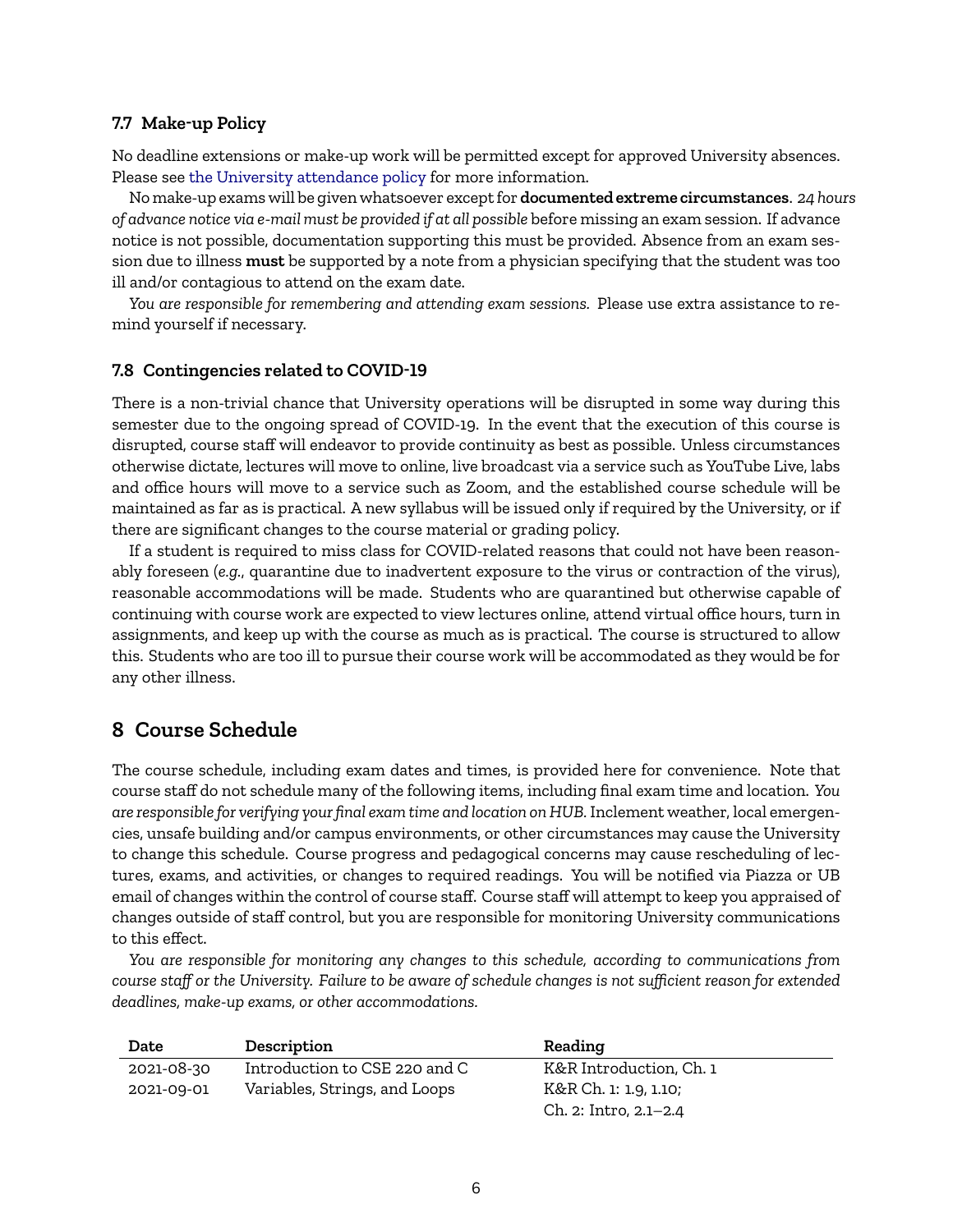| 2021-09-03 | Conditionals and Control Flow         | K&R Ch. 2: 2.6; Ch. 3: 3.1 - 3.7           |
|------------|---------------------------------------|--------------------------------------------|
| 2021-09-08 | Memory and Pointers                   | K&R Ch. 5: Intro, 5.1-5.4                  |
| 2021-09-10 | <b>Programming Practices</b>          |                                            |
| 2021-09-10 |                                       | Programming Assignment 0 is due 23:59      |
| 2021-09-13 | A Tour of Computer Systems            | CS:APP Ch. 1: 1.1-1.7                      |
| 2021-09-15 | Memory Allocation                     | K&R Ch. 2: 2.7                             |
| 2021-09-17 | To Be Determined                      |                                            |
| 2021-09-20 | Integers and Integer Representation   | CS:APP Ch. 2:                              |
|            |                                       | Intro, 2.1 through 2.1.3, 2.2              |
| 2021-09-22 | (continued)                           | (ditto)                                    |
| 2021-09-24 | Alignment, Padding, and Packing       | K&R Ch. 5: Intro, 5.1-5.7;                 |
|            |                                       | Chapter 6: Intro, 6.1-6.7;                 |
|            |                                       | CS:APP Ch. 3: 3.8.1-3.8.3, 3.9.1, 3.9.3    |
| 2021-09-24 |                                       | Programming Assignment 1 is due 23:59      |
| 2021-09-27 | Alignment, Padding, and Packing (con- | (ditto)                                    |
|            | tinued)                               |                                            |
| 2021-09-29 | <b>Floating Point Numbers</b>         | CS:APP Ch. 2: 2.4 Intro, 2.4.1-2.4.3,      |
|            |                                       | 2.4.6, 2.5                                 |
| 2021-10-01 | (continued)                           | (ditto)                                    |
| 2021-10-04 | <b>Bitwise Operations</b>             | K&R Ch. 2: 2.9;                            |
|            |                                       | Appendix A: A7.4.6, A7.8, A7.11-A7.13;     |
|            |                                       | CS:APP Ch. 2: 2.1.6 and 2.1.7              |
| 2021-10-06 | Process Anatomy                       | K&R Ch. 4; CS:APP Ch. 3: 3.1, 3.7          |
| 2021-10-08 | (continued)                           | (ditto)                                    |
| 2021-10-08 |                                       | Programming Assignment 2 is due 23:59      |
| 2021-10-11 | Midterm Review                        |                                            |
| 2021-10-13 | Midterm Exam                          |                                            |
| 2021-10-15 | The Compiler and Toolchain            | CS:APP Ch. 1: 1.1-1.4                      |
| 2021-10-18 | (continued)                           | (ditto)                                    |
| 2021-10-20 | To Be Determined                      |                                            |
| 2021-10-22 | Compiler Optimization                 | CS:APP Ch. 5: Intro, 5.1-5.6               |
| 2021-10-25 | (continued)                           | (ditto)                                    |
| 2021-10-27 | Dynamic Memory Allocation             |                                            |
| 2021-10-29 | Virtual Memory                        | CS:APP Ch. 1: 1.7.3; Ch. 9: Intro, 9.1-9.4 |
| 2021-10-29 |                                       | Programming Assignment 3 is due 23:59      |
| 2021-11-01 | Virtual Memory (continued)            | (ditto)                                    |
| 2021-11-03 | Caching and Locality                  | CS:APP Ch. 6: Intro, 6.1-6.3, 6.5-6.7      |
| 2021-11-05 | To Be Determined                      |                                            |
| 2021-11-08 | Processes, Threads, and Concurrency   | CS:APP Ch. 8: 8.2;                         |
|            |                                       | Ch. 12: Intro, 12.1, 12.3                  |
| 2021-11-10 | (continued)                           | (ditto)                                    |
| 2021-11-12 | Races and Synchronization             | CS:APP Ch. 12: 12.4-12.7                   |
| 2021-11-15 | (continued)                           | (ditto)                                    |
| 2021-11-17 | POSIX Threads and Synchronization     | CS:APP Ch. 12: 12.3, 12.5-12.7             |
| 2021-11-19 | (continued)                           | (ditto)                                    |
| 2021-11-19 |                                       | Programming Assignment 4 is due 23:59      |
| 2021-11-22 | To Be Determined                      |                                            |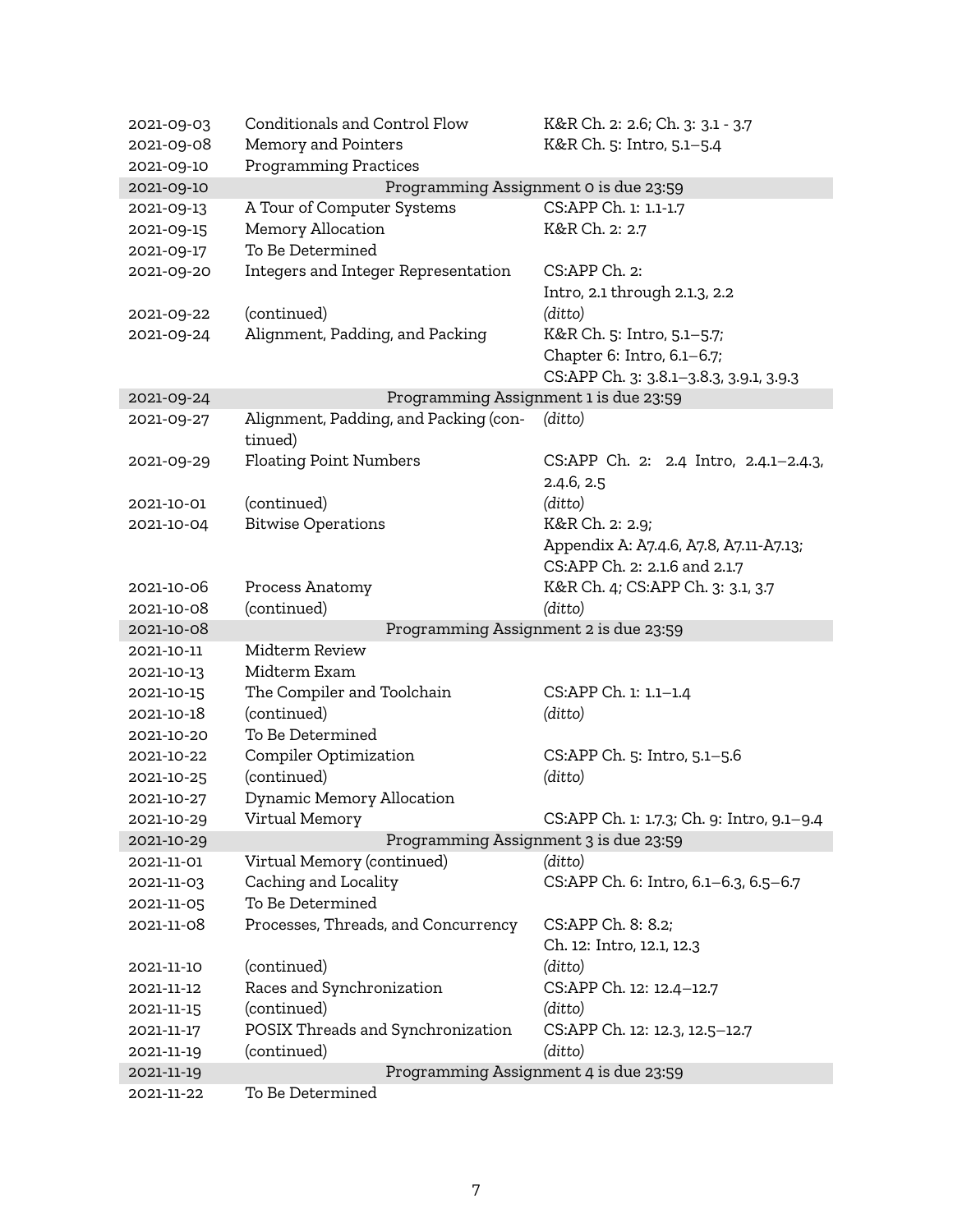| $2021 - 11 - 24 -$ | <b>Fall Recess</b>       |                                       |  |
|--------------------|--------------------------|---------------------------------------|--|
| 2021-11-28         |                          |                                       |  |
| 2021-11-29         | The Kernel and User Mode | CS:APP Ch. 8: 8.1, 8.2                |  |
| 2021-12-01         | Input and Output         | CS:APP Ch. 10: 10.1-10.4, 10.10-10.12 |  |
| 2021-12-03         | <b>Advanced Topics</b>   |                                       |  |
| 2021-12-06         | <b>Advanced Topics</b>   |                                       |  |
| 2021-12-08         | <b>Advanced Topics</b>   |                                       |  |
| 2021-12-10         | Final Review             |                                       |  |
| 2021-12-10         |                          | Programming Assignment 5 is due 23:59 |  |
| 2021-12-16         |                          | Final Examination                     |  |
|                    |                          |                                       |  |

## <span id="page-7-0"></span>**9 Grading Policy**

No "I" (Incomplete) grades will be given for this course except for **documented extreme circumstances** or situations required by University policy. *Failure to complete work on time does not constitute an extreme circumstance.*

Grades will not be changed at the end of the semester for any reason other than a documented error in grading according to the policies outlined in Section [7.5](#page-4-0) and Section [7.6](#page-4-1). No grade negotiation will be permitted. In particular, no grades will be changed to preserve scholarships, fellowships, University positions, immigration status, internship or job offers, or any other outside factor. Grades reflect student performance and mastery of course material.

The credit breakdown for the course will be as follows:

| <b>Course Requirement</b>                 | <b>Course Grade</b> | <b>Percent</b> |
|-------------------------------------------|---------------------|----------------|
| Less than 100% on Academic Integrity quiz | F                   | N/A            |
| Less than 100% on Lab 01                  | F                   | N/A            |
| Programming Assignment O                  |                     | 5%             |
| Programming Assignment 1                  |                     | 5%             |
| Programming Assignment 2                  |                     | 5%             |
| Programming Assignment 3                  |                     | 5%             |
| Programming Assignment 4                  |                     | 10%            |
| Programming Assignment 5                  |                     | 5%             |
| Lab Activities                            |                     | 15%            |
| Quizzes (Lab, Lecture, other)             |                     | 20%            |
| Midterm Exam                              |                     | 15%            |
| Final Exam                                |                     | 20%            |
|                                           |                     |                |

Note that this adds to 105%. This means that students who do all of their assigned, graded work have the opportunity to receive up to 5% extra credit in the course.

Failure to submit the Academic Integrity quiz with complete correctness (100% credit) or failure to submit Lab 01 with complete correctness (100% credit) will result in failure of the course. You may submit both of these assignments as many times as required to achieve complete correctness.

Final grades will be assigned from the above percentages as follows, although individual component scores may be adjusted or a curve of the instructor's choice may be applied if the instructor deems it warranted. Lower percentages are inclusive, upper percentages (excepting 100%) are not; that is, a 90.0% would be an A-, not a B+.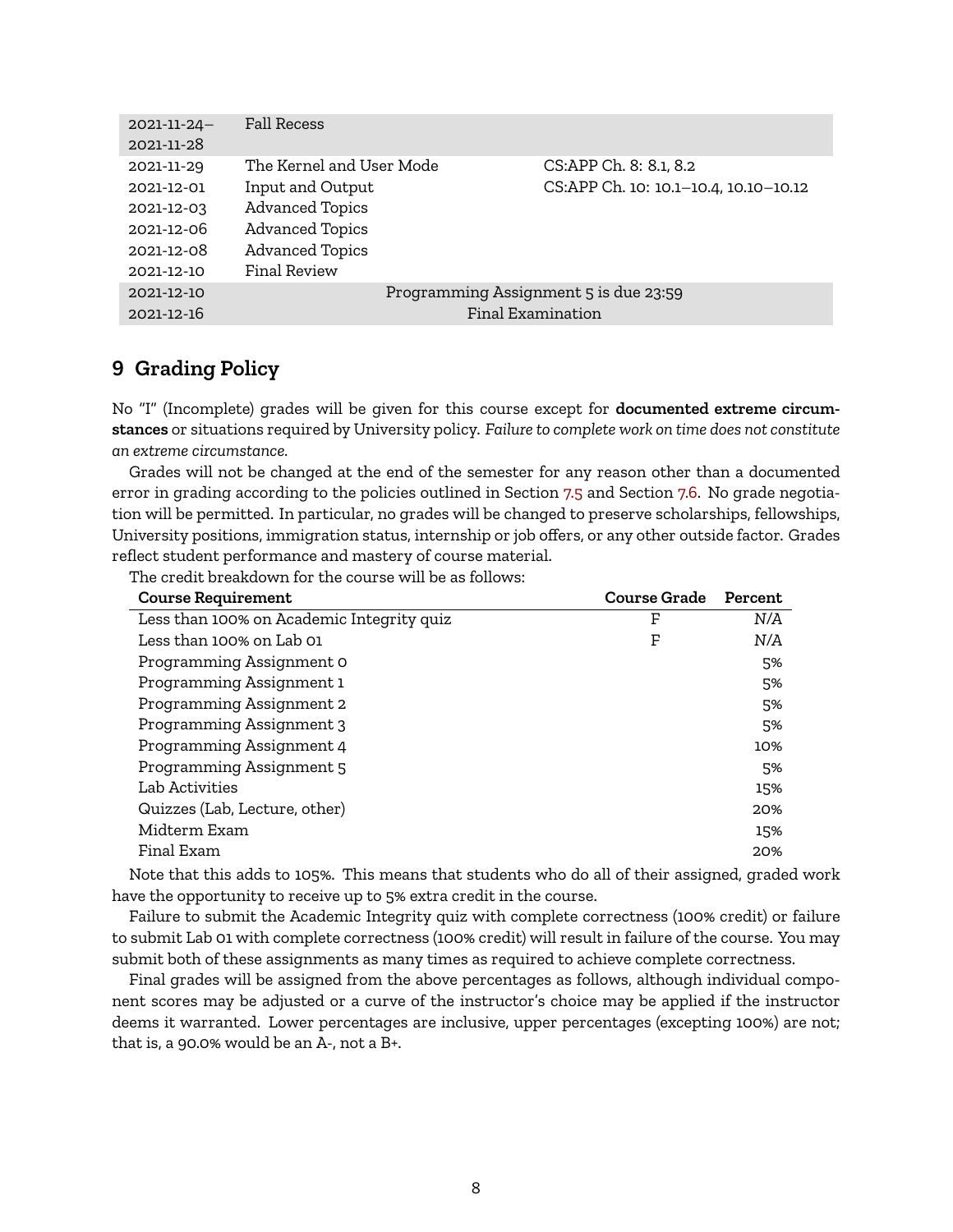| A 95-+ %  | C+ 77-80% |
|-----------|-----------|
| A- 90-95% | C 73-77%  |
| B+ 87-90% | C- 70-73% |
| B 83-87%  | D+ 67-70% |
| B- 80-83% | D 63-67%  |
|           | F 0-63%   |

## **10 Classroom Expectations**

Students are expected to behave in a way that is respectful to their fellow students and the course staff. The University at Buffalo has a [list of behavioral expectations](https://catalog.buffalo.edu/policies/obstruction.html) that includes:

- Attending lectures and paying attention. Students should not ask an instructor in class to go over material they missed by skipping a class or not concentrating. If lectures are watched asynchronously, students should watch them on the day they are given or as close as reasonably possible.
- Not coming to class late or leaving early. If a student has to enter a class late, he or she should do so quietly and should not disrupt the class by walking between the class and the instructor. Students should not leave class unless it is an absolute necessity.
- Not talking with other classmates while the instructor or another student is speaking. If a student has a question or comment, he or she should raise a hand, rather than starting a conversation about it with a neighbor.
- Showing respect and concern for others by not monopolizing class discussion. Students must allow others time to give their input and ask questions. Students should not stray from the topic of class discussion.
- Not eating and drinking during class time.
- Turning off electronic devices including cell phones, pagers, and watch beepers.
- Avoiding audible and visible signs of restlessness. These are both rude and disruptive to the rest of the class.
- Focusing on class material during class time. Sleeping, talking to others, doing work for another class, reading the newspaper, checking email, watching videos, and exploring the Internet are discouraged.
- Not packing bookbags or backpacks to leave until the instructor has dismissed class.

# **11 Academic Integrity**

Students will abide by the [CSE Academic Integrity Policy,](https://engineering.buffalo.edu/computer-science-engineering/information-for-students/academics/academic-integrity.html) the [University Academic Integrity Policy,](https://catalog.buffalo.edu/policies/integrity.html) and the Undergraduate or Graduate amendments thereof, as appropriate.

The Academic Integrity policy for this course, and my other courses, can be found [on my web site,](https://cse.buffalo.edu/~eblanton/policy/academic_integrity/) under Policies. You should read it for additional information and clarifications not found here.

All resources used in completing assignments for this class *must be given appropriate attribution*, and the *only resources allowed for the completion of programming assignments, quizzes, or exams without specific permission* are as follows.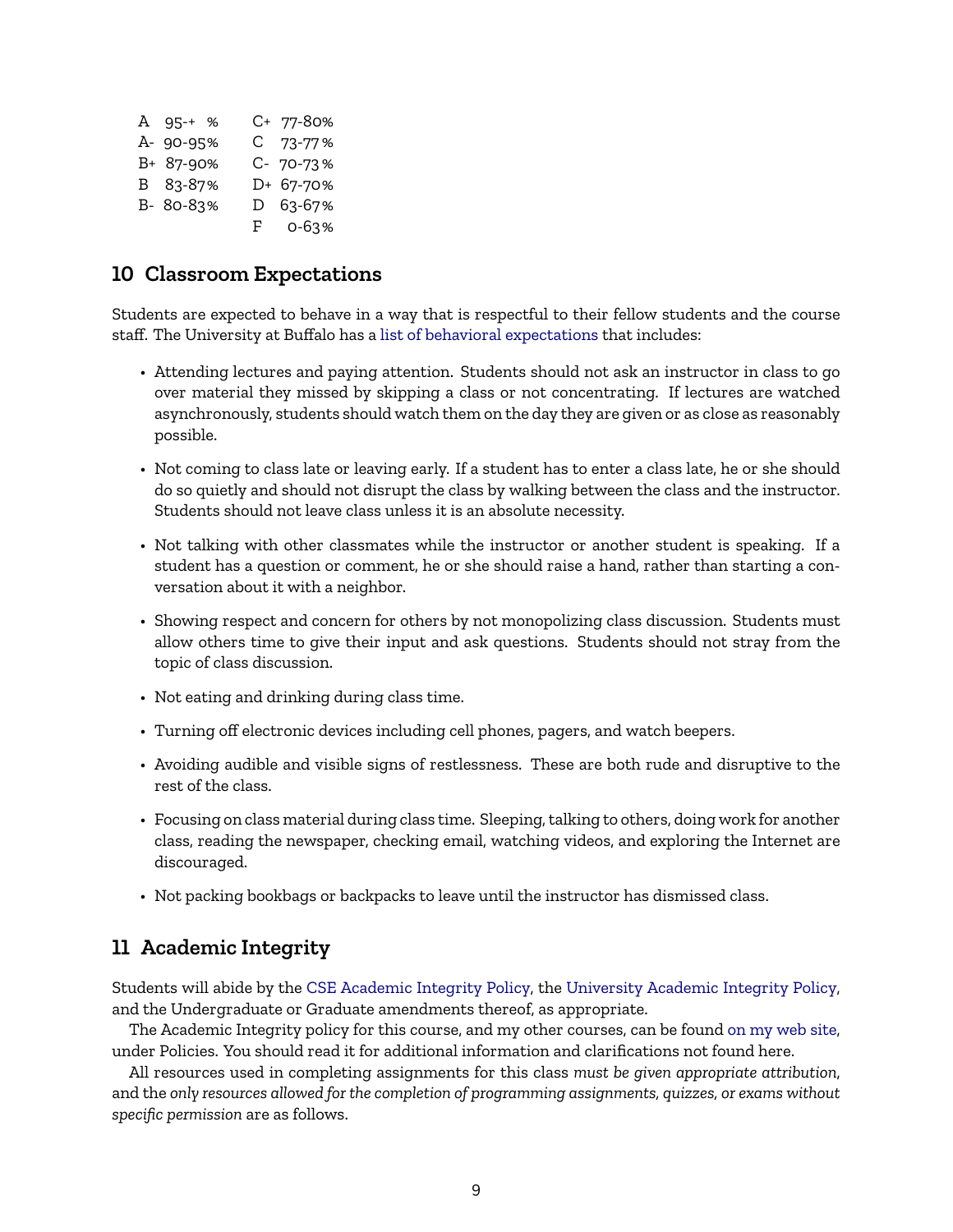- The required course textbook *Computer Systems: A Programmer's Perspective*, Third Edition, by Bryant and O'Hallaron
- The required course textbook *The C Programming Language,* by Kernighan and Ritchie
- Lecture material from this course
- Required or recommended readings from lecture material
- Man and info pages from the course virtual machine

In particular, Stack Exchange, code from other students in the course or students who have completed this course or related courses at other universities in previous semesters, GitHub repositories, code or algorithms from other web sites or books, and other resources are not allowed without explicit permission from the instructor.

If there is any question about whether a resource is acceptable for use in completing a course assignment, students are encouraged to ask the instructor or a TA *before* making use of it. Asking about a resource is **not** a violation of academic integrity, even if the resource is not allowed for the course.

Quizzes and exams may have further restrictions on allowable resources; for example, a student's own work from previous assignments may not be an allowable resource on an exam.

Violation of these policies will result in a failing grade for the course and referral upward for additional sanctions according to University policy.

Sharing of course materials *after* completing this course is also a violation of the academic integrity policy for this course.

#### **11.1 Sharing CSE 220 Materials After Completion**

Materials used in CSE 220, including project handouts *and your own project implementations*, remain a part of this course after you complete it. Sharing those materials after completing CSE 220 may still constitute an academic integrity violation. Academic integrity proceedings may be started **even after you have passed this course**.

In particular, be aware that if you post your CSE 220 project material in a public place after completing CSE 220, **you may be subject to academic integrity proceedings**. This can result in a **retroactive failure** in this course, which will render you ineligible for enrollment in any courses that require CSE 220 or for graduation until you retake CSE 220.

#### **11.2 Academic Integrity Amnesty**

A student who has committed a violation of this academic integrity policy may receive limited amnesty for the violation by *notifying me, in writing,* of the violation **before I have begun to assess the violating assignment**. This notification must include the student's name, person number, UBITname, and state the assignment in question and the nature of the violation. Upon submitting such a statement, the student will receive no credit for the violating assignment, but *no further sanctions will be taken, and the violation will not be reported*. Once I have begun assessing the assignment in question, no such statements will be permitted. Since it may not be obvious to students when assessment begins, such statements should be submitted as soon as possible after the violation occurs. While assessment may begin at any time, in general I will not look at student submissions until a project deadline has passed.

See my online Academic Integrity Policy for an example scenario and more information.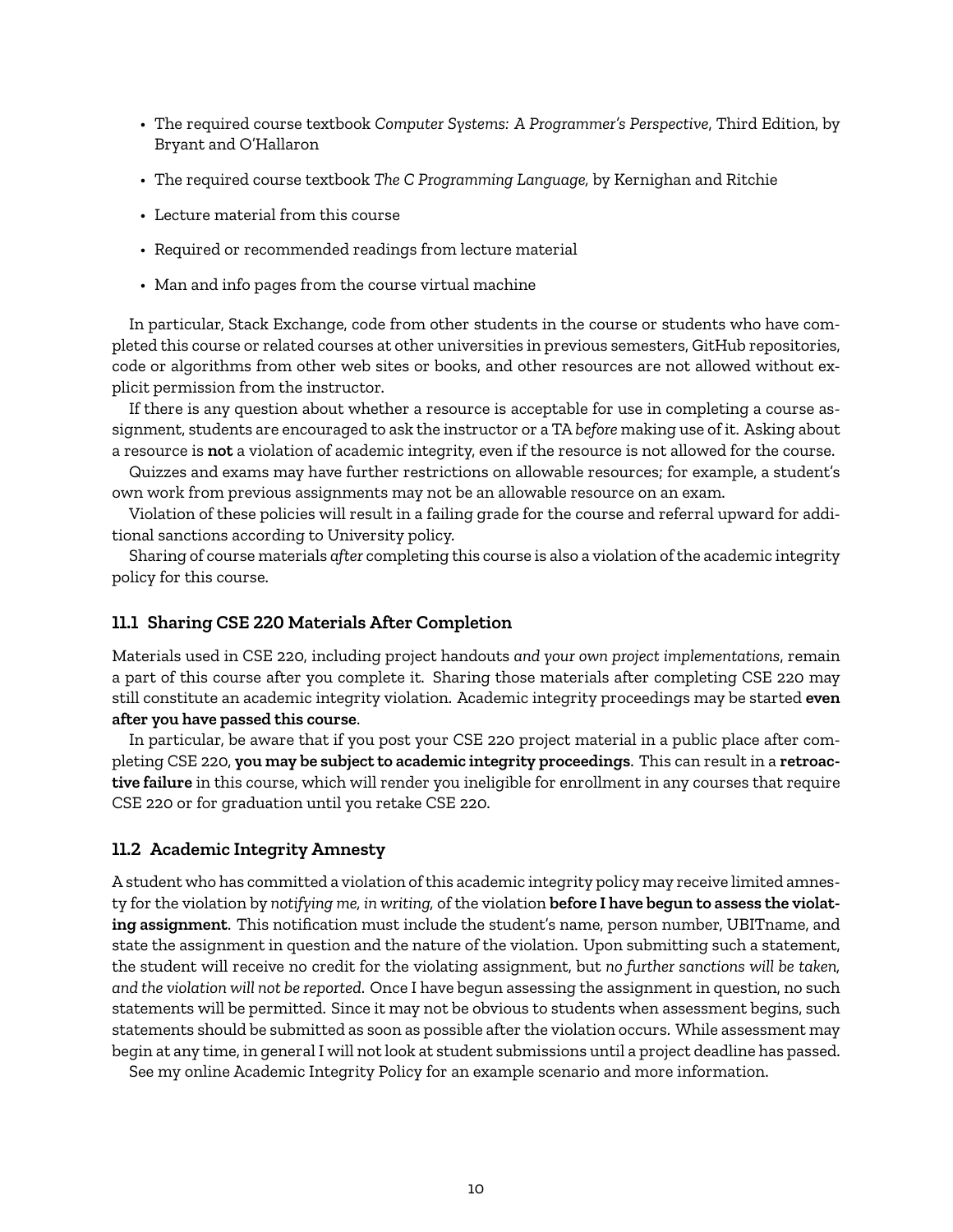# **12 Program Outcomes and Competencies**

This course is designed to fulfill a specific role in your education here at the University at Buffalo, as part of a larger curriculum to provide you with the foundations to propel you into a successful career as a computer scientist or engineer. As a 200-level course, CSE 220 provides less structure and requires more personal responsibility than 100-level courses, but in turn provides more structure and guidance than 300- and 400-level courses. You will learn not only technical details and skills, but also apply personal time management and study skills in ways that may be new to you.

## **12.1 Learning Objectives**

Students who pass CSE 220 with an A or B will have demonstrated, through examination or practical implementation, substantial mastery of the topics listed here. Students who pass CSE 220 with a passing but lesser grade will have demonstrated competence appropriate for moving on to future courses at UB in the topics listed here.

**Numeric Representations:** Students will translate decimal integers to and from their binary representation. They will identify and manipulate the three parts of an IEEE-754 floating point number (sign, significand, and exponent), as well as convert to and from decimal in the case of terminating binary fractional numbers of a modest number of digits.

**Memory Organization:** Students demonstrate an ability to manipulate user-space memory in a Unix process via address calculation and direct manipulation by pointer casting. They will show the ability to identify the relevant sections of a statically-linked Unix process (text, data, BSS, stack, and heap).

**Computer Architecture:** Students identify the various logical elements of a modern computer, including CPU, cache, main memory, secondary storage, and data and address busses. They demonstrate an understanding of the various levels of memory in the storage hierarchy, including CPU registers, various levels of cache, main memory, and secondary local or remote storage. They will demonstrate the ability to calculate memory alignments and identify certain caching effects.

**Compilers and Compiler Optimization:** Students will show the ability to identify the typical stages of C compilation (preprocessing, compilation, assembly, and compile-time linking) and the duties of each stage. They will use the C compiler to produce executables from multiple compilation units. They will demonstrate the ability to identify simple compiler optimizations, as well as some circumstances where compiler optimization is blocked by specific program construction or language semantics.

**Operating Systems:** Students will establish their understanding of the basic duties of an operating system, including: the process abstraction, isolation of user-space processes, management and sharing of hardware resources, memory protection and virtual memory management, and the system call interface.

**Concurrency:** Students will implement simple multi-threaded data structures. They will demonstrate the ability to use mutual exclusion to protect critical sections and enable the safe sharing of memory between threads in an application.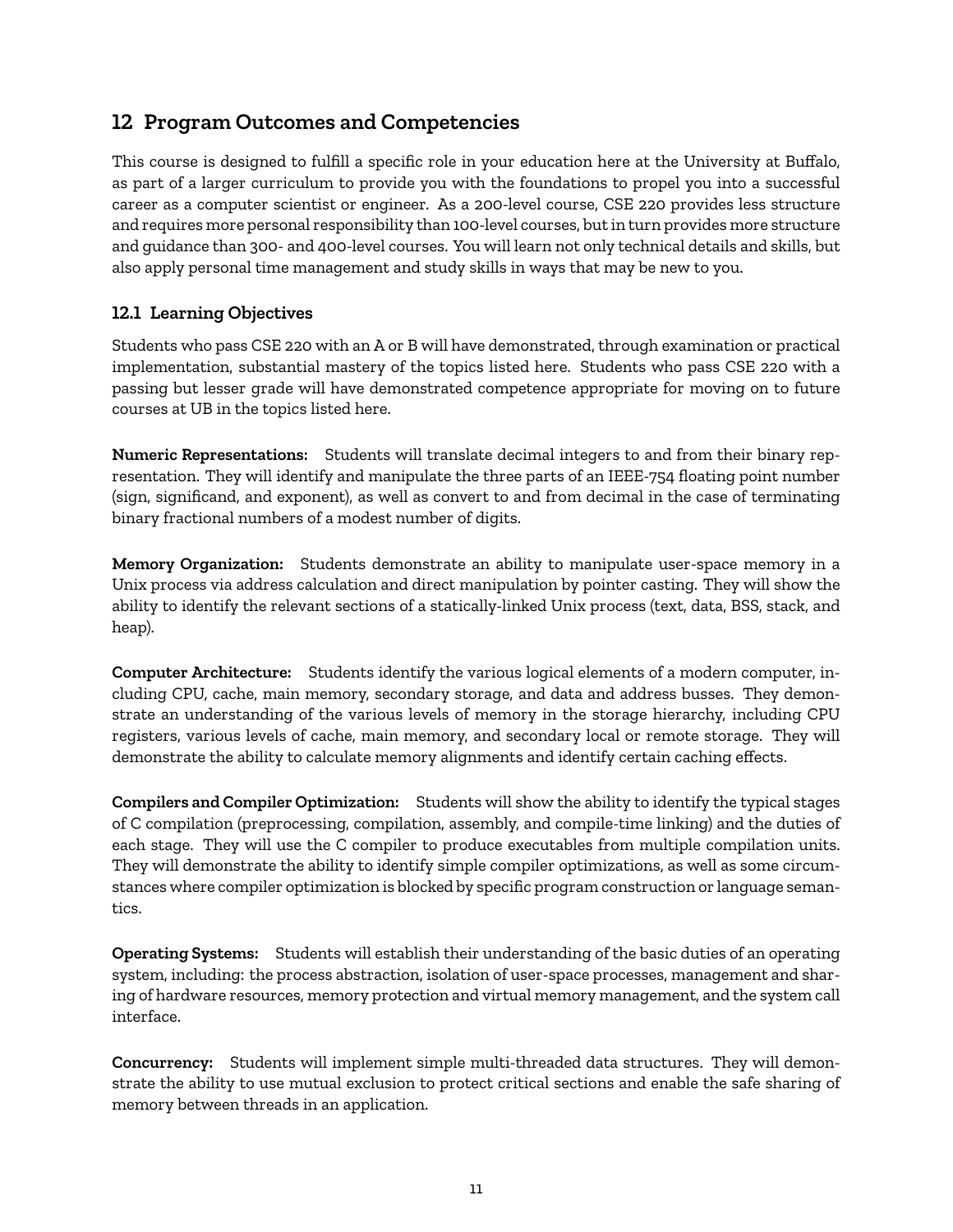## **12.2 ABET Accreditation Outcomes**

This course is required in both the BS Computer Engineering program, accredited by the Engineering Accreditation Commission (EAC) of ABET, and the BS Computer Science program, accredited by the Computing Accreditation Commission (CAC) of ABET.

The course introduces students to the following CAC student outcomes, for which graduating students must demonstrate:

- (CAC-1) Analyze a complex computing problem and apply principles of computing and other relevant disciplines to identify solutions.
- (CAC-2) Design, implement, and evaluate a computing-based solution to meet a given set of computing requirements in the context of the program's discipline.
- (CAC-6) Apply computer science theory and software development fundamentals to produce computing-based solutions.

The course introduces students to the following EAC student outcomes, for which graduating students must demonstrate:

- (EAC-1) an ability to identify, formulate, and solve complex engineering problems by applying principles of engineering, science, and mathematics
- (EAC-7) an ability to acquire and apply new knowledge as needed, using appropriate learning strategies

Student outcomes will be evaluated as follows.

| CAC <sub>1</sub> | CAC 2   CAC 6   EAC 1   EAC 7 |  | <b>Assessment Types</b> |
|------------------|-------------------------------|--|-------------------------|
|                  |                               |  | Programming Assignments |
|                  |                               |  | Lab Activities          |
|                  |                               |  | Exams                   |

# **13 Accessibility Resources**

From the UB Reasonable Accomodation Policy:

The University at Buffalo is committed to providing equal access to individuals with disabilities, including physical access to programs and reasonable accommodations for members of the university community.

The [UB Accessibility Resources Office](http://www.buffalo.edu/studentlife/who-we-are/departments/accessibility.html) provides assistance for students who require reasonable accommodations due to disability. They may be found at 60 Capen Hall or contacted by phone at 716-645-2608. Students must register with their office to receive accommodations for physical or learning disabilities.

# **14 Critical Campus Resources**

**Sexual Violence** UB is committed to providing a safe learning environment free of all forms of discrimination and sexual harassment, including sexual assault, domestic and dating violence and stalking. If you have experienced gender-based violence (intimate partner violence, attempted or completed sexual assault, harassment, coercion, stalking, etc.), UB has resources to help. This includes